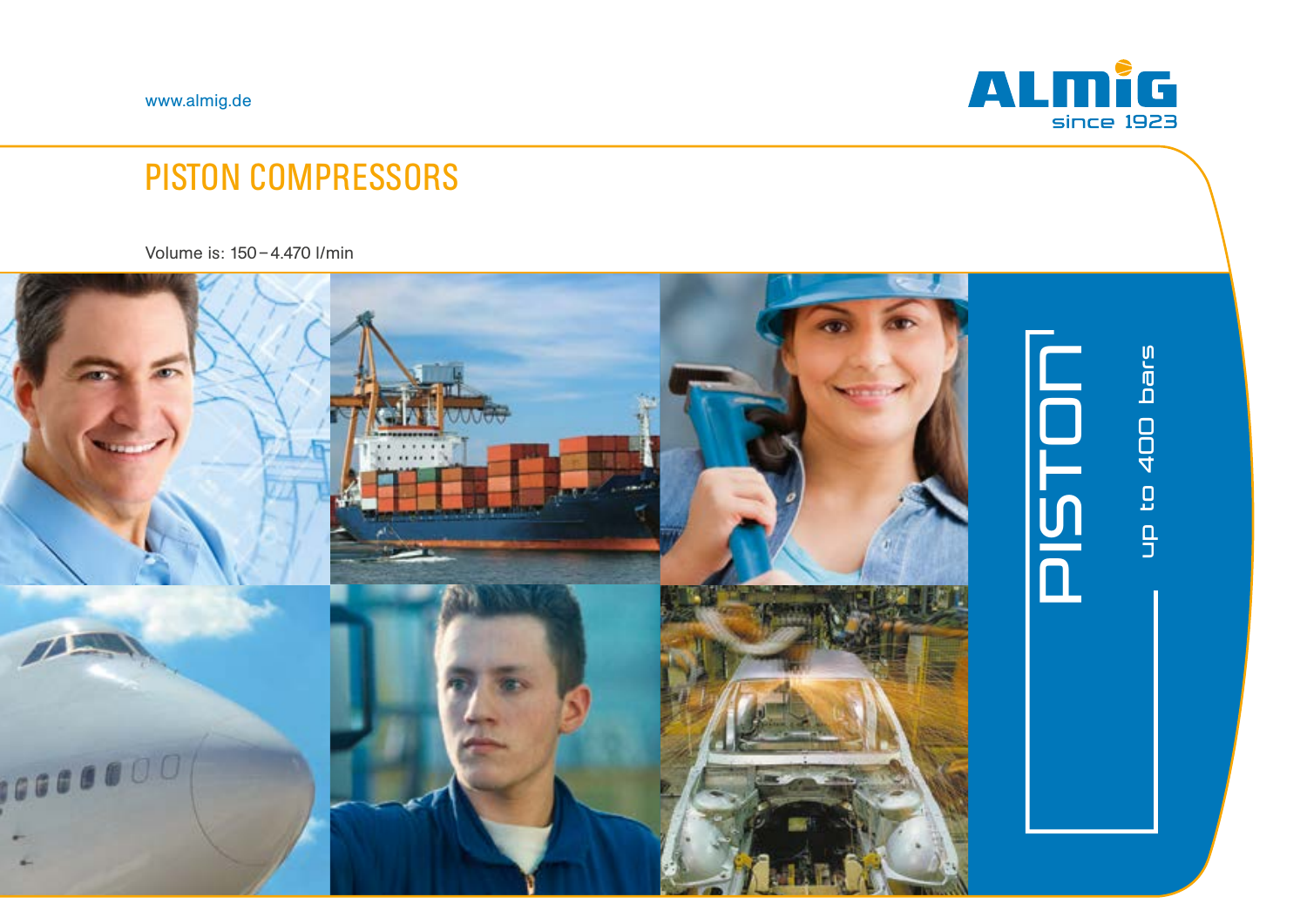# ... FOR INDUSTRIAL APPLICATIONS: DIRECT DRIVE; MOBILE

Geräusch- Geräusch- Gewicht Höhe Breite Länger Länger Länger Länger Länger Länger

volume

pressure

Type Receiver



<sup>1</sup> Volumetric flow rate in relation to operating pressure at 7 bars W = alternating current 230 V  $\sim$  1/50 Hz,  $D = 3$ -phase alternating current 230/400 V ~ 3/50 Hz. Protection class IP 54 ISO F The speed is 1450 1/min

#### Industrial quality mobile piston compressors.

Technical details of the series:

- dimensioned, with easy-to-change filter Klasse Eff 1 für geringe Betriebskosten • High quality air intake filter, generously inserts
- Valve plates made from top grade steel with stroke limiter and a long service life  $\sim$
- Steel quick-action coupling with an ULTRA FLOW valve for a high flow rate

AP 7004 AP 7004 AP 8004 AP 8004

- Stable chassis with large, broad rubber wheels for convenient transport and safety
- Pressure lines with finned surface for the best cooling action and a long service life
- Three-phase plug with phase rotation; simply choose the right motor rotation direction

• 2 manometers for receiver pressure and working pressure **Lebensdauer** 

AP 6000 AP 6000 AP 6002 AP 6002 AP 7002 AP 7002

- Generously dimensioned cast iron fan ensure<br>the best possible cooling the best possible cooling
- Brand pressure switch with relief valve and operating hours counter for optimal monitoring





Width | Height | Weight

Length | Width | Height | Weight

No. | L stages |

 $\mathsf{No.}$ cylinders

L | bars | L/min | L/min | kW | | | mm | mm | mm | kg

Motor-Motor output

47 6000 D 50 10 310 190 1.5 1 1 1000 400 900 53 47 6000 W 50 10 310 190 1.5 1 1 1000 400 900 53 47 8000 50 10 475 311 2.2 2 1 1050 450 830 88 47 8000 W 50 10 475 311 2.2 2 1 1050 450 830 88 47 8002 D 90 10 475 311 2.2 2 1 1250 590 880 91 47 87 880 91 10 475 311 2.2 2 1 1250 590 880 91 41 1250 920 920 920 920 920 920 920 10 620 423 3 2 1 1250 590 920 94 41 1400 650 121 121 121 122 1 1400 650 1070 121 1400 121 1400 121 1400 121 121 121 69 146 1140 650 1400 2 2 3,8 620 765 10 200 AP 8004 D 640 740 54 10 310 190 1.5 1 1 480 640 740 54 47 6000 W 24 10 475 311 2.2 2 1 480 640 740 75 47 6002 D 100 10 475 311 2.2 2 1 620 800 1300 85 47 100 10 475 311 2.2 2 1 620 800 1300 85 67 1300 100 10 620 423 3 2 1 620 800 1300 88

AP 5000 D 50 10 310 190 1,5 1 1 1000 400 900 53 AP 5000 W 50 10 310 190 1,5 1 1 1000 400 900 53 AP 6000 D 50 10 475 311 2,2 2 1 1050 450 830 88 AP 6000 W 50 10 475 311 2,2 2 1 1050 450 830 88 AP 6002 D 90 10 475 311 2,2 2 1 1250 590 880 91 AP 6002 W 90 10 475 311 2,2 2 1 1250 590 880 91 AP 7002 D 90 10 620 423 3 2 1 1250 590 920 94 AP 7004 D 200 10 620 423 3 2 1 1400 650 1070 121 AP 8004 D 200 10 765 620 3,8 2 2 1400 650 1140 146 AT 5000 W 24 10 310 190 1,5 1 1 480 640 740 54 AT 6000 W 24 10 475 311 2,2 2 1 480 640 740 75 AT 6002 D 100 10 475 311 2,2 2 1 620 800 1300 85 AT 6002 W 100 10 475 311 2,2 2 1 620 800 1300 85 AT 7002 D 100 10 620 423 3 2 1 620 800 1300 88

Volumetric | flow rate<sup>1</sup>

dB(A) kg mm mm mm h bar l/min | L/min | L/min | KW | l/min | mm | mm |

 $\mathsf{Intake}$  | rate

412.5000 50 50 10 310 190 1.5 1 1<br>42 5000 50 10 310 190 1.5 1 1<br>42 5000 50 10 475 311 2.2 2 1<br>42 5000 4 50 10 475 311 2.2 2 1<br>42 5000 4 90 10 475 311 2.2 2 1<br>42 5000 4 90 10 475 311 2.2 2 1<br>42 5000 4 90 10 620 423 3 2 1<br>42

- Robust energy-saving motor for low operating costs
- Control unit with filter regulator,  $\frac{1}{2}$  manomotor and  $\sigma$  quion action couplings (AT 6002, 7002) oiler, manometer and 3 quick-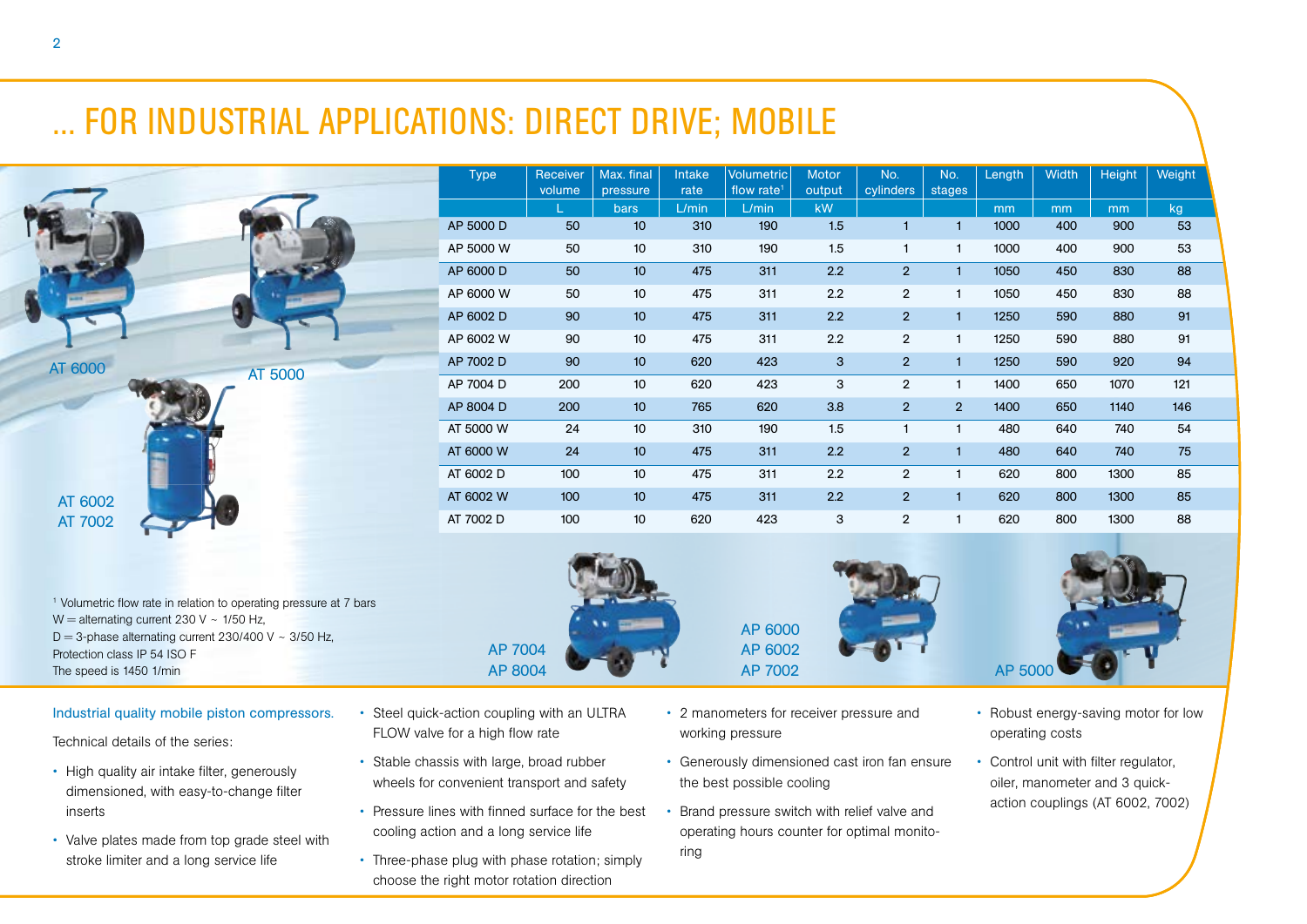#### Unit Max. Final Intake Volumetric Motor No. Compressed **Units** flow rate<sup>1</sup> pressure rate output stages air connection bars | L/min | L/min | kW | | mm 4.309 10 310 190 1.5 1  $22 \times 1.5$ <br>
A 469 10 475 311 2.2 1  $26 \times 1.5$ <br>
A 609 10 620 423 3 1  $26 \times 1.5$ <br>
A 765 10 765 620 3.8 2 30 x 2<br>
A-N 759 10 565 462 3 2 30 x 2<br>
A-N 759 10 765 620 3.8 2 30 x 2<br>
A-N 759 10 765 620 3.8 A 309 10 310 190 1,5 1 22 x 1,5 A 469 10 475 311 2.2 1 26 x 1.5 A 609 10 620 423 3 1 26 x 1.5 … 559 pil-lubricated A 859 10 765 620 3,8 2 30 x 2 … 239 … 279 … 469 oil-lubricated… 309 A-N 279 10 280 217 1,5 2 26 x 1,5 … 609 … 759 A-N 559 10 565 462 3 2 30 x 2 … 859 Product variety A-N 759 10 765 620 3,8 2 30 x 2 A-H 309 15 310 170 1,5 1 22 x 1,5 A-H 279 15 280 203 1,5 2 26 x 1,5 A-H 559 15 565 403 3 2 30 x 2 **ALMIG** A-H 759 15 765 527 3.8 2 30 x 2 ALMÍG **ALMIG** A-O 239 7 240 150 1,5 1 22 x 1,5 A-O 279 10 280 212 1,5 2 26 x 1,5 Unit on base Two units on Unit on horizontal A-O 559 10 565 457 3 2 30 x 2 horizontal receiver A-O 759 10 765 587 3,8 2 30 x 2 frame receiver 1 eff. delivery volume measured in continuous operation in compliance with VDMA-4362 at 8-bar operating pressure for 10-bar plants at 12-bar operating pressure for 15-bar plants A-tower version: Volumetric flow rate: according to type of unit x number of units **ALMIG** stmit Dimensions L x W x H 1600 x 790 x 1800 mm Unit on vertical A-tower, can be configured receiver also with individually with up to 3 units refrigerant dryer

#### Industrial quality in a new design

These air-cooled, 1- or 2-stage compressors with direct drive are tough and economical.

### Technical details:

on)

- Extensively ribbed cylinder made from high quality grey cast iron
- High performance cast-iron axial fan
- Needle bearings in both connecting-rod eyes
- Brand pressure switch with operating hours counter as standard (for the on-receiver versi-

• Highly effective and largedimensioned intake filter

### Well-conceived modular system, proven layout

... OR AS A MODULAR KIT FOR INDUSTRIAL APPLICATIONS

This modular system and the graded outputs facilitate economical use of the compressors in line with the respective requirements around the clock.

#### Even for sensitive applications such as:

- Medicine/hospital
- Food
- Drinking water supply

these compressors are extremely suitable.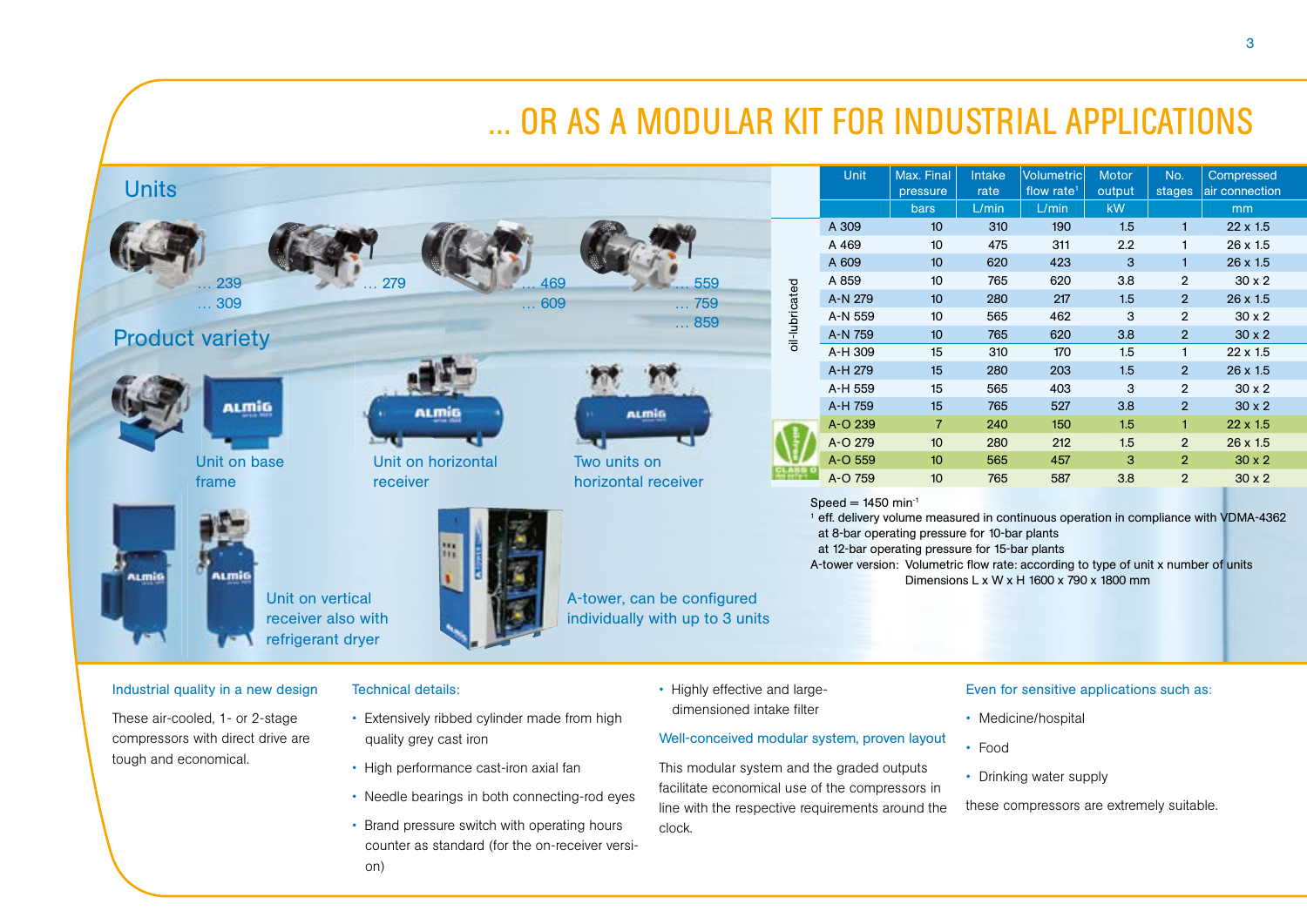# THE ROBUST INDUSTRIAL SOLUTION ...



Thanks to their well-conceived modular principle the series provide all options for use, even under this toughest industrial conditions up to 40 bars.

They set standards with regard to quality, operating reliability, service life and convenient operation.

These ALMiG pistons are known for their economical compressed air production, even in permanent three-shift operation.

The grey cast iron cylinders with large cooling ribs, combined with the large, high performance fan V-belt pulley (HL), form a highly effective cooling system for the lowest possible plant temperatures and highest compressed air quality.

Other significant advantages of the HL/HLD concept are:

• Low rpm and piston speed

- Generously dimensioned intake and pressure valves
- Intake and pressure lines

for high overall plant efficiency.

Types of drives:  $HL = V$ -belt drive  $HLD = Direct$  drive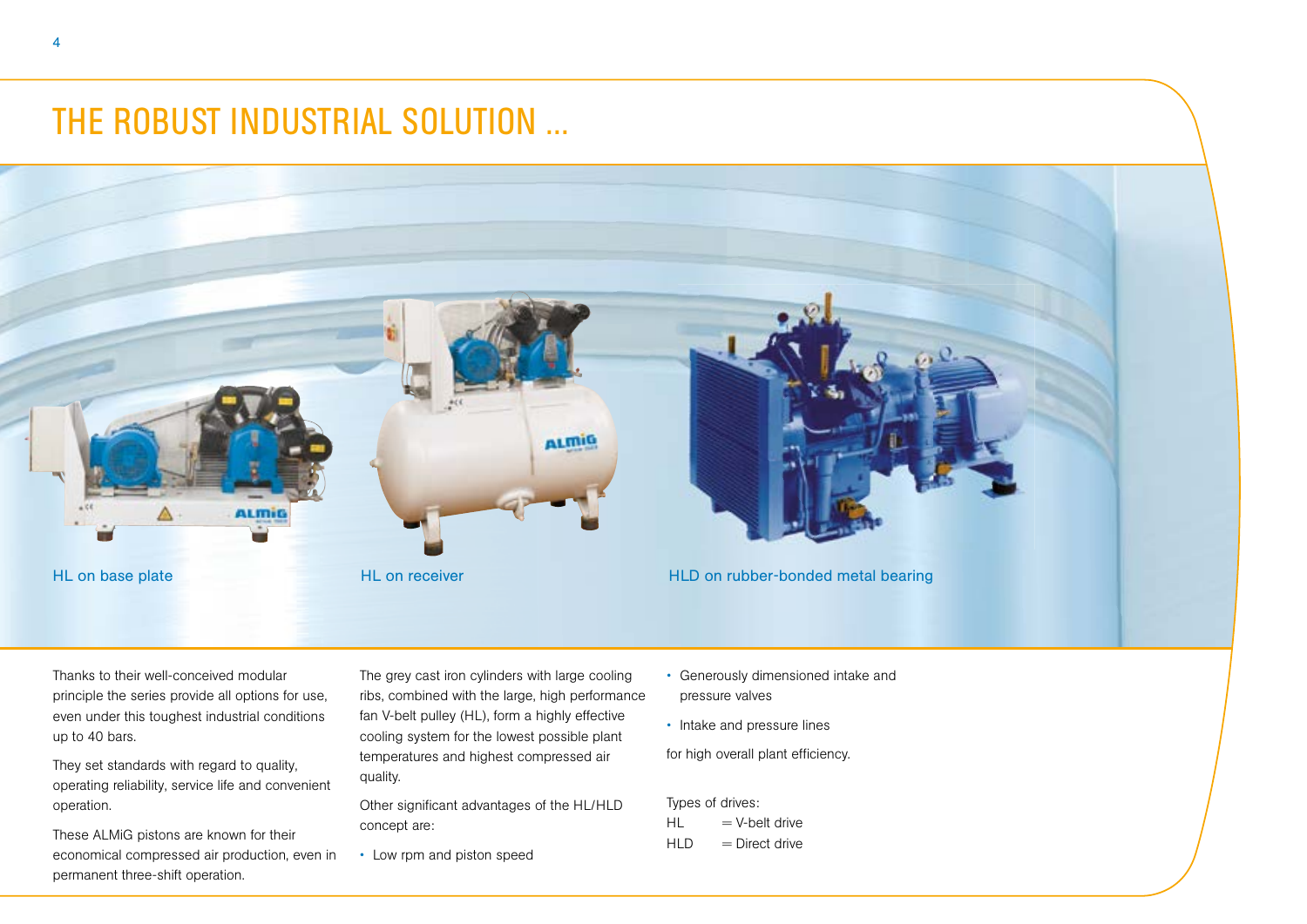|                |                   |                    |                        |                       |                                |                        |                  |                |       |        |              |        |        | FOR EXTENSIVE COMPRESSED AIR REQUIREMENTS UP TO 40 BARS |
|----------------|-------------------|--------------------|------------------------|-----------------------|--------------------------------|------------------------|------------------|----------------|-------|--------|--------------|--------|--------|---------------------------------------------------------|
|                | <b>Type</b>       | Receiver<br>volume | Max. final<br>pressure | <b>Intake</b><br>rate | <b>Volumetric</b><br>flow rate | <b>Motor</b><br>output | <b>Cylinders</b> | No.<br>stages  | Speed | Length | <b>Width</b> | Height | Weight | Compressed<br>air connection                            |
|                |                   |                    | <b>bars</b>            | L/min                 | L/min                          | kW                     | Number           |                | 1/min | mm     | mm           | mm     | kg     | G"/mm                                                   |
|                | HL 081012         | $\omega$           | 10 <sup>10</sup>       | 693                   | 512                            | $\overline{4}$         | $\overline{2}$   | $\mathbf{1}$   | 660   | 1140   | 540          | 710    | 130    | 1/2                                                     |
|                | HL 091012         | $\sim$             | 10                     | 909                   | 665                            | 5.5                    | $\overline{2}$   | $\mathbf{1}$   | 866   | 1140   | 540          | 710    | 160    | 1/2                                                     |
|                | HL 131013         | $\sim$             | 10 <sup>10</sup>       | 1346                  | 985                            | 7.5                    | $\mathbf{3}$     | $\mathbf{1}$   | 985   | 1350   | 570          | 750    | 210    | 3/4                                                     |
|                | HL 181013         | $\sim$             | 10                     | 1790                  | 1338                           | 11                     | 3                | $\mathbf{1}$   | 1135  | 1350   | 626          | 750    | 230    | 3/4                                                     |
|                | HL 211014         | $\sim$             | 10                     | 1941                  | 1456                           | 11                     | $\overline{4}$   | $\mathbf{1}$   | 815   | 1680   | 640          | 780    | 320    | $\overline{1}$                                          |
|                | HL 221014         | $\sim$             | 10                     | 2227                  | 1640                           | 15                     | $\overline{4}$   | $\mathbf{1}$   | 925   | 1680   | 646          | 780    | 330    | $\overline{1}$                                          |
|                | HL 051522         | $\sim$             | 15                     | 515                   | 420                            | $\overline{4}$         | 2                | $\overline{2}$ | 975   | 1140   | 540          | 710    | 135    | 1/2                                                     |
| frame          | HL 081523         | $\blacksquare$     | 15                     | 810                   | 675                            | 5.5                    | $\mathbf{3}$     | $\overline{2}$ | 770   | 1350   | 570          | 750    | 165    | 3/4                                                     |
|                | HL 101523         | $\sim$             | 15                     | 1020                  | 845                            | 7.5                    | $\mathbf{3}$     | $\overline{2}$ | 960   | 1350   | 570          | 750    | 165    | 3/4                                                     |
| base           | HL 131523         | $\sim$             | 15                     | 1296                  | 1075                           | 11                     | 3                | $\overline{2}$ | 1220  | 1350   | 630          | 750    | 185    | 3/4                                                     |
|                | HL 151524         | $\sim$             | 15                     | 1625                  | 1360                           | 11                     | $\overline{4}$   | $\overline{2}$ | 910   | 1680   | 650          | 780    | 320    | $\overline{1}$                                          |
|                | HL 201524         | $\sim$             | 15                     | 2090                  | 1695                           | 15                     | $\overline{4}$   | $\overline{2}$ | 1170  | 1680   | 650          | 780    | 340    | $\overline{1}$                                          |
|                | HL 221524         | $\sim$             | 15                     | 2335                  | 1960                           | 15                     | $\overline{4}$   | $\overline{2}$ | 765   | 1900   | 660          | 880    | 410    | 11/2                                                    |
|                | HL 023522         | $\sim$             | 35                     | 210                   | 160                            | 2.2                    | $\overline{2}$   | $\overline{2}$ | 675   | 980    | 540          | 680    | 90     | 1/2                                                     |
|                | HL 033522         | $\sim$             | 35                     | 280                   | 225                            | 3                      | $\overline{2}$   | $\overline{2}$ | 900   | 980    | 540          | 680    | 95     | 1/2                                                     |
|                | HL 043522         | $\sim$             | 35                     | 400                   | 292                            | $\overline{4}$         | $\overline{2}$   | $\overline{2}$ | 780   | 1140   | 540          | 710    | 145    | 1/2                                                     |
|                | HL 053522         | $\blacksquare$     | 35                     | 500                   | 380                            | 5.5                    | $\overline{2}$   | $\overline{2}$ | 975   | 1140   | 540          | 710    | 155    | 1/2                                                     |
|                | HL 083523         | $\sim$             | 35                     | 800                   | 525                            | 7.5                    | 3                | $\overline{2}$ | 765   | 1350   | 570          | 750    | 220    | 1/2                                                     |
|                | HL 103523         |                    | 35                     | 1050                  | 710                            | 11                     | $\mathbf{3}$     | $\overline{2}$ | 1000  | 1350   | 600          | 750    | 220    | 1/2                                                     |
|                | <b>HLD 174033</b> | $\blacksquare$     | 40                     | 1730                  | 1273                           | 18.5                   | 3                | 3              | 1470  | 1345   | 945          | 900    | 440    | 22 x 1.5                                                |
|                | HLD 204033        | $\omega$           | 40                     | 1923                  | 1557                           | 22                     | 3                | $\mathbf{3}$   | 1470  | 1345   | 945          | 900    | 440    | 22 x 1.5                                                |
| 읖              | HLD 284033        | $\sim$             | 40                     | 2749                  | 1967                           | 30                     | 3                | 3              | 1470  | 1565   | 960          | 955    | 655    | 22 x 1.5                                                |
|                | HLD 304033        | $\omega$           | 40                     | 2956                  | 2217                           | 37                     | 3                | $\mathbf{3}$   | 1470  | 1565   | 960          | 955    | 700    | $22 \times 1.5$                                         |
|                | HLD 524034        | $\blacksquare$     | 40                     | 5204                  | 3500                           | 45                     | $\overline{4}$   | 3              | 1470  | 1765   | 1068         | 1097   | 940    | 28 x 1.5                                                |
|                | <b>HLD 604034</b> | $\sim$             | 40                     | 5912                  | 4470                           | 55                     | $\overline{4}$   | $\mathbf{3}$   | 1470  | 1835   | 1068         | 1097   | 1075   | 28 x 1.5                                                |
|                | HL 081012-270     | 270                | 10                     | 693                   | 512                            | $\overline{4}$         | $\overline{2}$   | $\overline{1}$ | 660   | 1150   | 630          | 1400   | 290    | 1/2                                                     |
| receive        | HL 091012-270     | 270                | 10                     | 909                   | 665                            | 5.5                    | $\overline{2}$   | $\mathbf{1}$   | 866   | 1150   | 630          | 1400   | 290    | 1/2                                                     |
|                | HL 131013-500     | 500                | 10                     | 1346                  | 985                            | 7.5                    | 3                | $\overline{1}$ | 985   | 1950   | 720          | 1330   | 350    | 3/4                                                     |
|                | HL 181013-500     | 500                | 10                     | 1790                  | 1338                           | 11                     | 3                | $\mathbf{1}$   | 1135  | 1950   | 720          | 1330   | 370    | 3/4                                                     |
|                | HL 051522-270     | 270                | 15                     | 515                   | 420                            | $\overline{4}$         | $\overline{2}$   | $\overline{2}$ | 975   | 1150   | 630          | 1400   | 280    | 1/2                                                     |
| $\overline{a}$ | HL 081523-500     | 500                | 15                     | 810                   | 675                            | 5.5                    | 3                | $\overline{2}$ | 770   | 1950   | 720          | 1330   | 350    | 3/4                                                     |
|                | HL 101523-500     | 500                | 15                     | 1020                  | 845                            | 7.5                    | 3                | $\overline{2}$ | 960   | 1950   | 720          | 1330   | 360    | 3/4                                                     |
| horizon        | HL 131523-500     | 500                | 15                     | 1296                  | 1075                           | 11                     | 3                | $\overline{2}$ | 1220  | 1950   | 720          | 1330   | 380    | 3/4                                                     |
| $\overline{5}$ | HL 023522-250     | 250                | 35                     | 210                   | 160                            | 2.2                    | $\overline{2}$   | $\overline{2}$ | 675   | 1150   | 700          | 1210   | 310    | 1/2                                                     |
| 로              | HL 043522-500     | 500                | 35                     | 400                   | 292                            | $\overline{4}$         | $\overline{2}$   | $\overline{2}$ | 780   | 2020   | 750          | 1400   | 445    | 3/4                                                     |
|                | HL 053522-500     | 500                | 35                     | 500                   | 380                            | 5.5                    | $\overline{2}$   | $\overline{2}$ | 975   | 2020   | 750          | 1400   | 455    | 3/4                                                     |
|                | HL 083523-500     | 500                | 35                     | 800                   | 525                            | 7.5                    | 3                | $\overline{2}$ | 765   | 2020   | 750          | 1400   | 520    | 3/4                                                     |
|                | HL 103523-500     | 500                | 35                     | 1050                  | 710                            | 11                     | 3                | $\overline{2}$ | 1000  | 2020   | 750          | 1400   | 545    | 3/4                                                     |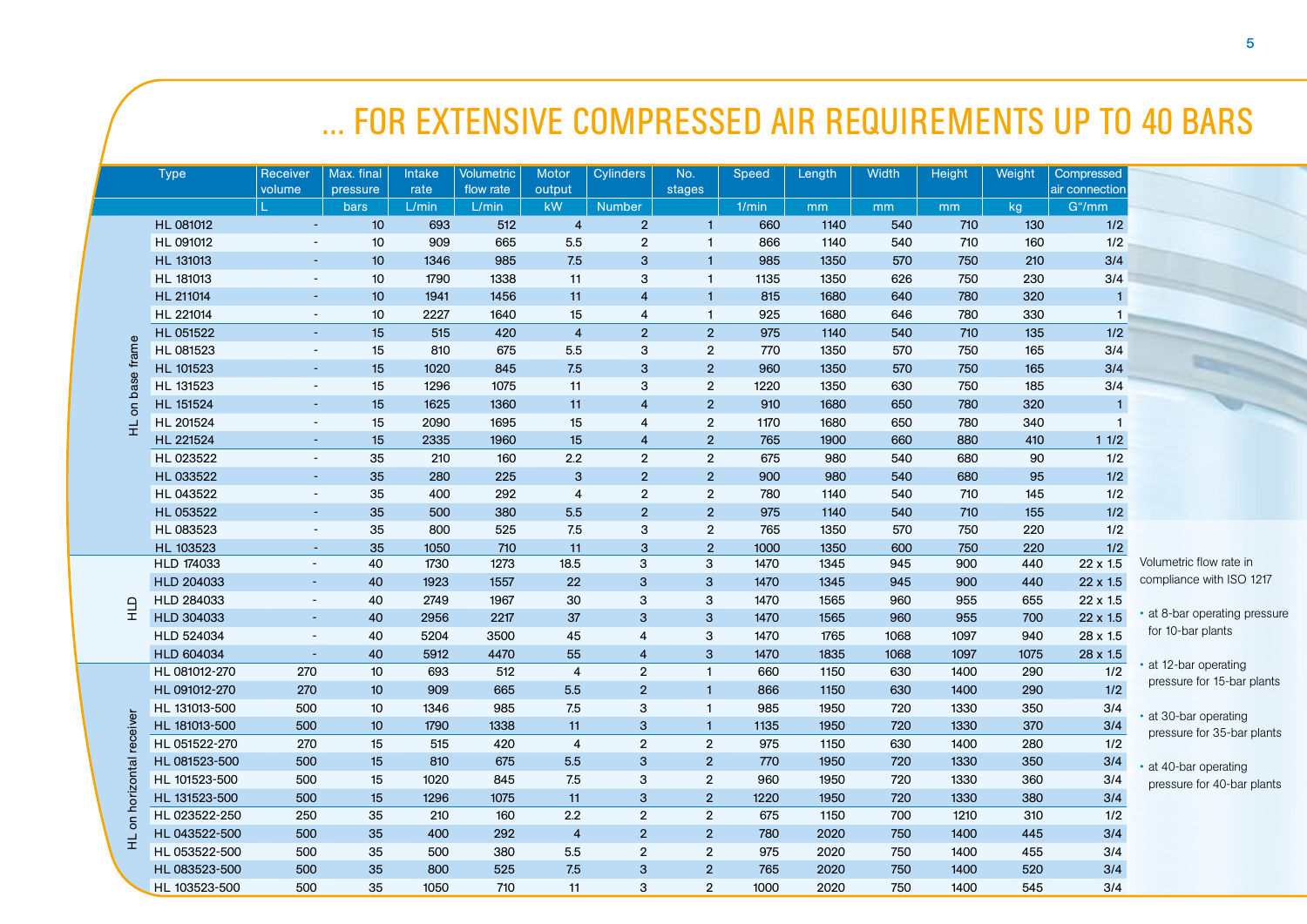## BOOSTER FOR RAISING PRESSURE UP TO 40 BARS ...



|                        | <u>pual</u> | <u>paro</u> | ,,,,,,,,, | -------- | ----------     | --------- | --------- | --------- | <b>NVV</b> | <b>NV</b> | <b>NVV</b>               | <b>NVV</b> | <b>NVV</b>               | <b>NV</b>                |                | .     | $\cup$ / $\cup$ $\cup$ $\cup$ |  |
|------------------------|-------------|-------------|-----------|----------|----------------|-----------|-----------|-----------|------------|-----------|--------------------------|------------|--------------------------|--------------------------|----------------|-------|-------------------------------|--|
| <b>BOOSTER 2-42-55</b> | 5.0         | 35          | 440       | 420      | 410            | 400       | 390       | $\sim$    | 2.2        | 2.2       | 2.2                      | 3.0        | 3.0                      | $\overline{\phantom{a}}$ | $\overline{2}$ |       | 1/2                           |  |
| <b>BOOSTER 2-42-70</b> | 5.0         | 20          | 560       | 540      | $\overline{a}$ |           |           |           | 2.2        | 3.0       | $\overline{\phantom{0}}$ |            | $\overline{\phantom{a}}$ |                          | $\overline{2}$ | 1110  | 1/2                           |  |
| <b>BOOSTER 2-42-74</b> | 5.0         | 40          | 590       | 565      | 550            | 530       | 520       | 480       | 3.0        | 3.0       | 3.0                      | 4.0        | 4.0                      | 4.0                      | $\overline{2}$ | x 540 | 1/2                           |  |
| <b>BOOSTER 2-42-74</b> | 7.5         | 40          | 920       | 890      | 860            | 840       | 815       | 785       | 3.0        | 3.0       | 4.0                      | 4.0        | 4.0                      | 5.5                      | $\overline{2}$ | x 720 | 1/2                           |  |
| <b>BOOSTER 2-42-74</b> | 10.0        | 40          | 1205      | 1180     | 1150           | 1135      | 1085      | 1070      | 3.0        | 4.0       | 4.0                      | 4.0        | 5.5                      | 5.5                      | $\overline{2}$ |       | 1/2                           |  |
| <b>BOOSTER 3-42-74</b> | 5.0         | 40          | 1300      | 1230     | 1190           | 1140      | 1110      | 1060      | 4.0        | 5.5       | 5.5                      | 7.5        | 7.5                      | 7.5                      |                | 1110  | 3/4                           |  |
| <b>BOOSTER 3-42-74</b> | 7.5         | 40          | 1980      | 1910     | 1840           | 1800      | 1755      | 1700      | 4.0        | 5.5       | 7.5                      | 7.5        | 11.0                     | 11.0                     | 3              | x 600 | 3/4                           |  |
| <b>BOOSTER 3-42-74</b> | 10.0        | 40          | 2590      | 2530     | 2480           | 2440      | 2330      | 2300      | 4.0        | 5.5       | 7.5                      | 11.0       | 11.0                     | 11.0                     |                | x 720 | 3/4                           |  |
| <b>BOOSTER 2-60-66</b> | 4.0         | 40          | 1750      | 1820     | 1855           | 1750      | 1750      | 1680      | 18.5       | 18.5      | 18.5                     | 18.5       | 18.5                     | 18.5                     | $\overline{2}$ |       | $28 \times 1.5$               |  |
| BOOSTER 2-60-66        | 5.0         | 40          | 2125      | 2210     | 2253           | 2125      | 2125      | 2040      | 18.5       | 18.5      | 18.5                     | 18.5       | 18.5                     | 18.5                     | $\overline{2}$ | 1270  | $28 \times 1.5$               |  |
| <b>BOOSTER 2-60-66</b> | 6.0         | 40          | 2500      | 2600     | 2650           | 2500      | 2500      | 2400      | 18.5       | 18.5      | 18.5                     | 18.5       | 18.5                     | 18.5                     | $\overline{2}$ | x 664 | $28 \times 1.5$               |  |
| <b>BOOSTER 2-60-66</b> | 7.0         | 40          | 2875      | 2990     | 3048           | 2875      | 2875      | 2760      | 18.5       | 18.5      | 18.5                     | 18.5       | 18.5                     | 18.5                     | $\mathfrak{p}$ | x 909 | $28 \times 1.5$               |  |
| <b>BOOSTER 2-60-66</b> | 8.0         | 40          | 3375      | 3510     | 3578           | 3375      | 3375      | 3240      | 18.5       | 18.5      | 18.5                     | 18.5       | 18.5                     | 18.5                     |                |       | $28 \times 1.5$               |  |

#### Boosting pressure to gain maximum pressure

In the form of the Booster series in the 2.2 – 18.5 output range ALMiG offers a comprehensive product range of piston compressors mainly for further compressing the compressed air.

Boosters are used in all situations where compressed air is already available up to 10 bars, or they are "fed" from an upstream normal pressure compressor and compress the

compressed air in a downstream second compression process to the desired higher maximum 40-bar - final pressure. They do so simply, reliably and without the necessity of investing in a high pressure network of ones own.

ALMiG Boosters are characterised by:

- Compact design
- A clear, service-friendly design
- Lon service life even in permanent three-shift operation
- Low speeds (600 to 1450 min-1)
- A standard design for admission pressures between 5 and 10 bars (other admission pressures on request)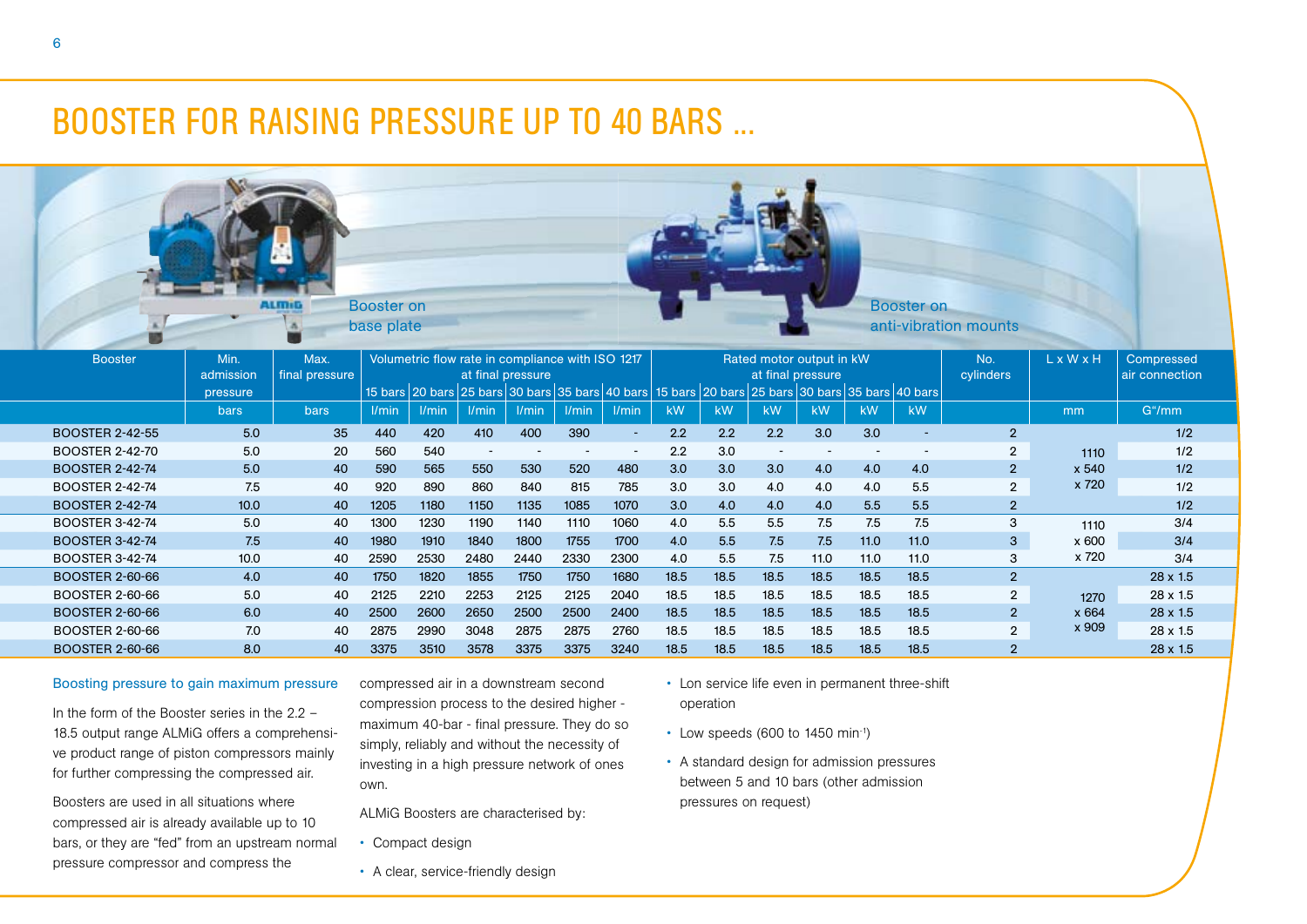# ... HIGH PRESSURE UP TO 400 BARS

|            |                        |                  |                         |                 |                  |                |                |        |       |        |        |                              | 180                        |
|------------|------------------------|------------------|-------------------------|-----------------|------------------|----------------|----------------|--------|-------|--------|--------|------------------------------|----------------------------|
| <b>HP</b>  | Max. final<br>pressure | Intake<br>volume | Volumetric<br>flow rate | Motor<br>output | No.<br>cylinders | No.<br>stages  | Speed          | Length | Width | Height | Weight | Compressed<br>air connection |                            |
|            | bars                   | L/min            | L/min                   | kW              |                  |                | 1/min<br>50 Hz | mm     | mm    | mm     | kg     | mm                           |                            |
| HP 0435033 | 150                    |                  | 252                     | 11              | $\mathbf{3}$     | 3 <sup>°</sup> | 1450           |        |       |        |        |                              |                            |
| HP 0435033 | 200                    |                  | 247                     | 11              |                  |                |                | 1520   | 772   | 1566   | 524    | $10 \times 2.5$              |                            |
| HP 0435033 | 250                    | 425              | 242                     | 11              |                  |                |                |        |       |        |        |                              |                            |
| HP 0435033 | 300                    |                  | 237                     | 11              |                  |                |                |        |       |        |        |                              |                            |
| HP 0435033 | 350                    |                  | 227                     | 11              |                  |                |                |        |       |        |        |                              |                            |
| HP 0540044 | 150                    |                  | 372                     | 15              |                  |                |                |        |       |        |        |                              |                            |
| HP 0540044 | 200                    |                  | 367                     | 15              |                  |                |                |        |       |        |        |                              |                            |
| HP 0540044 | 250                    | 508              | 362                     | 15              | $\overline{4}$   | $\overline{4}$ | 1450           | 1520   | 772   | 1566   | 524    | $10 \times 2.5$              | HP, in standard soundproof |
| HP 0540044 | 300                    |                  | 357                     | 15              |                  |                |                |        |       |        |        |                              | housing                    |
| HP 0540044 | 350                    |                  | 350                     | 15              |                  |                |                |        |       |        |        |                              |                            |
| HP 0540044 | 400                    |                  | 343                     | 15              |                  |                |                |        |       |        |        |                              |                            |

### HP series = High pressure up to 400 bars

The HP series contains everything a modern high-pressure compressor station up to 400 bar requires:

- Electronic controls, simple to operate
- No-loss direct drive, you can't get it any more energy-efficient
- Guaranteed reliable and low-maintenance operation thanks to hydraulic oil lubrication and crankshaft slide bearings
- Super sound insulation < 72 dB(A) thanks to sound-optimised housing
- Intelligent design principle for
	- $-$  small space requirements ( $\leq 1$ m<sup>2</sup>)
- $-$  small width significantly  $< 800$  mm
- Maintenance-friendly, all maintenance points are easy to access through a lateral maintenance hatches or via the front side designed as a door
- Lowest compressed air outlet temperatures of only 5°C above the ambient temperature
- Residual oil content  $\leq$  3 mg/m<sup>3</sup> reduces the necessary expense for compressed air treatment and/or significantly extends their service life
- Integrated filters, demisters and condensate collection tank
- Extremely little vibration thanks to balancing of the free inertia forces